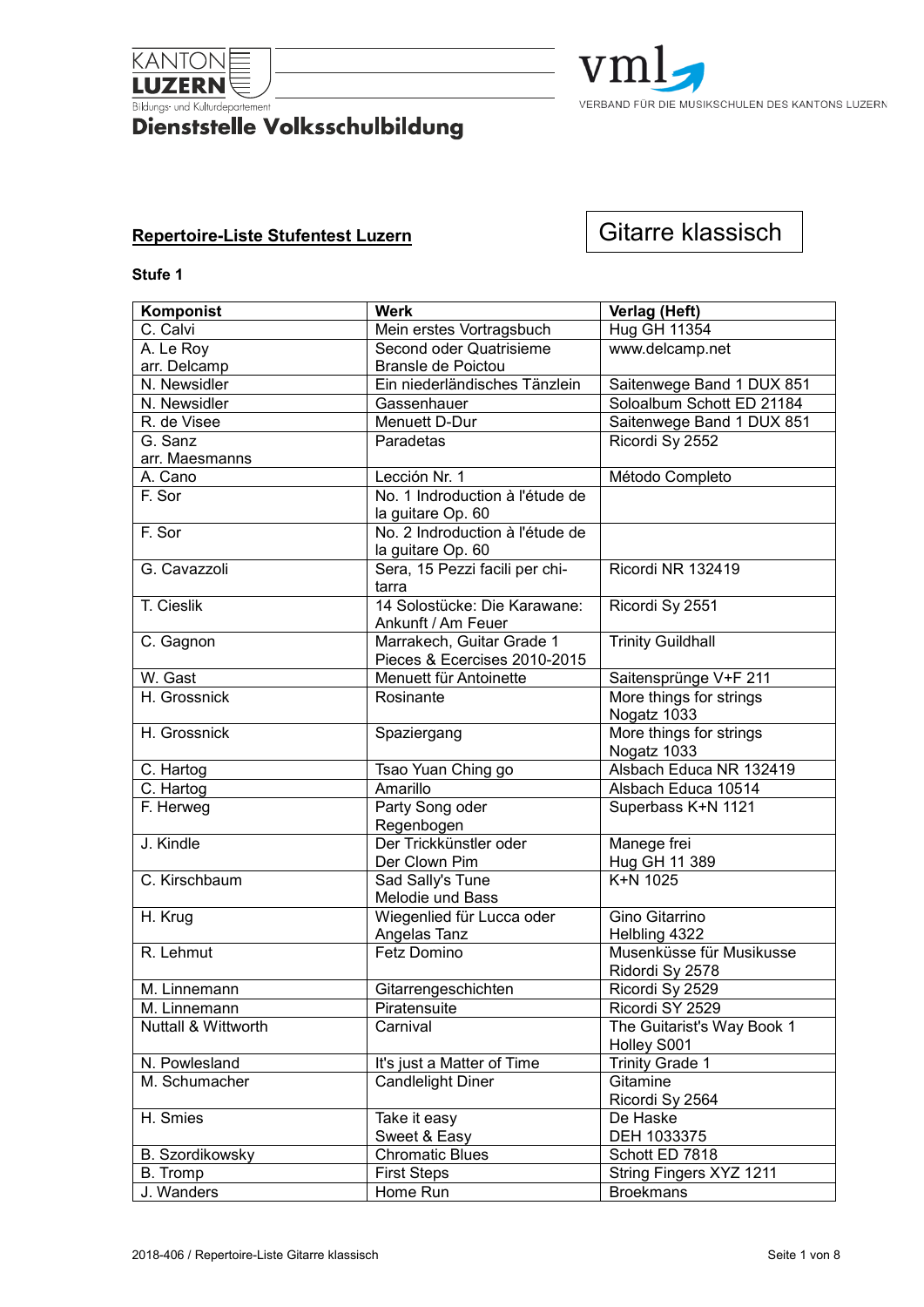| J. Wanders    | Guitarra Tirando | Broekmans BP 1714                   |
|---------------|------------------|-------------------------------------|
|               | Basso Cantabile  |                                     |
| trad. Chinese | Jasmine Flower   | <b>Batchelar Guitar Exam Pieces</b> |
|               |                  | from 2019 Grade 1 ABRSM             |

| Komponist           | <b>Werk</b>                 | Verlag (Heft)                                                  |
|---------------------|-----------------------------|----------------------------------------------------------------|
| Anonym (16. Jh.)    | A Toy                       | Saitenwege - der sehr leichte                                  |
| arr. Michael Langer |                             | Einstieg, DUX 849                                              |
| Anonym              | Packington's Pound II       | Panorama de la Guitare                                         |
|                     |                             | <b>EMT 1670</b>                                                |
| Anonym              | A Toy aus Jane Jane Picker- | <b>Eythor Thorlaksson's Guitar</b>                             |
|                     | ing's Book                  | Moment 2                                                       |
| P. Attaignant       | <b>Tourdion</b>             | Le petit livre de guitare Vol 2                                |
|                     |                             | Les Productions D'OZ DZ12                                      |
| J. Dowland          | Mr. Dowland's Midnight      | <b>Batchelar Guitar Exam Pieces</b><br>from 2019 Grade 2 ABRSM |
| J.A. Logy           | Gigue                       | La guitar classique Vol A                                      |
| arr. Mourat         |                             | Ed. Combre 4604                                                |
| D. Aguado           | Menuett Nr. 11              | La guitare classique Vol A                                     |
|                     |                             | Combre 4604                                                    |
| M. Carcassi         | Walzer                      | Leichte Gitarrenstücke berühm-                                 |
|                     |                             | ter Meister                                                    |
|                     |                             | Ricordi SY 2251                                                |
| M. Carcassi         | Siciliano Op. 59            |                                                                |
|                     | Part 3, No. 22              |                                                                |
| F. Carulli          | Allegretto op. 121 Nr. 1    |                                                                |
| F. Carulli          | Alegretto Grazioso Op. 241  |                                                                |
|                     | Nr. 3-5                     |                                                                |
| F. Carulli          | Vals Op. 50 Nr. 7           |                                                                |
| M. Giuliani         | Allegro Op. 50 Nr. 13       |                                                                |
| M. Giuliani         | Ecossaise op. 33 Nr. 10     |                                                                |
| J. Meissonier       | Andante Nr. 45              | Panorama de la Guitare<br><b>EMT 1670</b>                      |
| F. Sor              | Andantino op. 44            |                                                                |
|                     | Nr. 1 / Nr. 2               |                                                                |
| F. Sor              | Andante Op. 35 Nr. 1        |                                                                |
| F. Sor              | Op. 60 Nr. 4                |                                                                |
| J. Ferrer           | Ejercicio Nr. 15            | Collection 3a                                                  |
| K. Borkowski        | Roses for you               | Leichte Spielstücke Vol II                                     |
|                     |                             | Jäckle+Borkowski EH 4011                                       |
| D. Burden           | Kingston Calypso            | Travelling in Style: The Start                                 |
|                     | oder Menorca                | Garden Music GM18                                              |
| C. Domenico         | Semplice                    | 24 Präludien GS 50                                             |
| R. Dyens            | La toque à Tina             | Les 100 de Roland Dyens                                        |
|                     |                             | DZ 1909                                                        |
| H. Grossnick        | Canzion oder                | Lufsp K+N 1020                                                 |
|                     | Gondelfahrt                 |                                                                |
| C. Hartog           | Cantilena                   | <b>String Walker</b>                                           |
|                     |                             | Alsbach Educa 10514                                            |
| C. Hartog           | Una pareja amorosa          | <b>Guitar Crackers</b>                                         |
|                     |                             | Alsbach Educa 10482                                            |
| F. Herweg           | Erinnerung                  | Superbass K+N 1121                                             |
| S. Kenyon           | Free-wheeling               | <b>ABC Guitar</b>                                              |
|                     |                             | Jacaranda Music JM02-003                                       |
| J. Kindle           | Die Ankunft (Pedros Traum)  | GH 11608                                                       |
| J. Kindle           | Die Akrobaten               | Manege frei                                                    |
|                     |                             | GH 11389                                                       |
| J. Langenberg       | Listen to me                | <b>Blue Strings</b>                                            |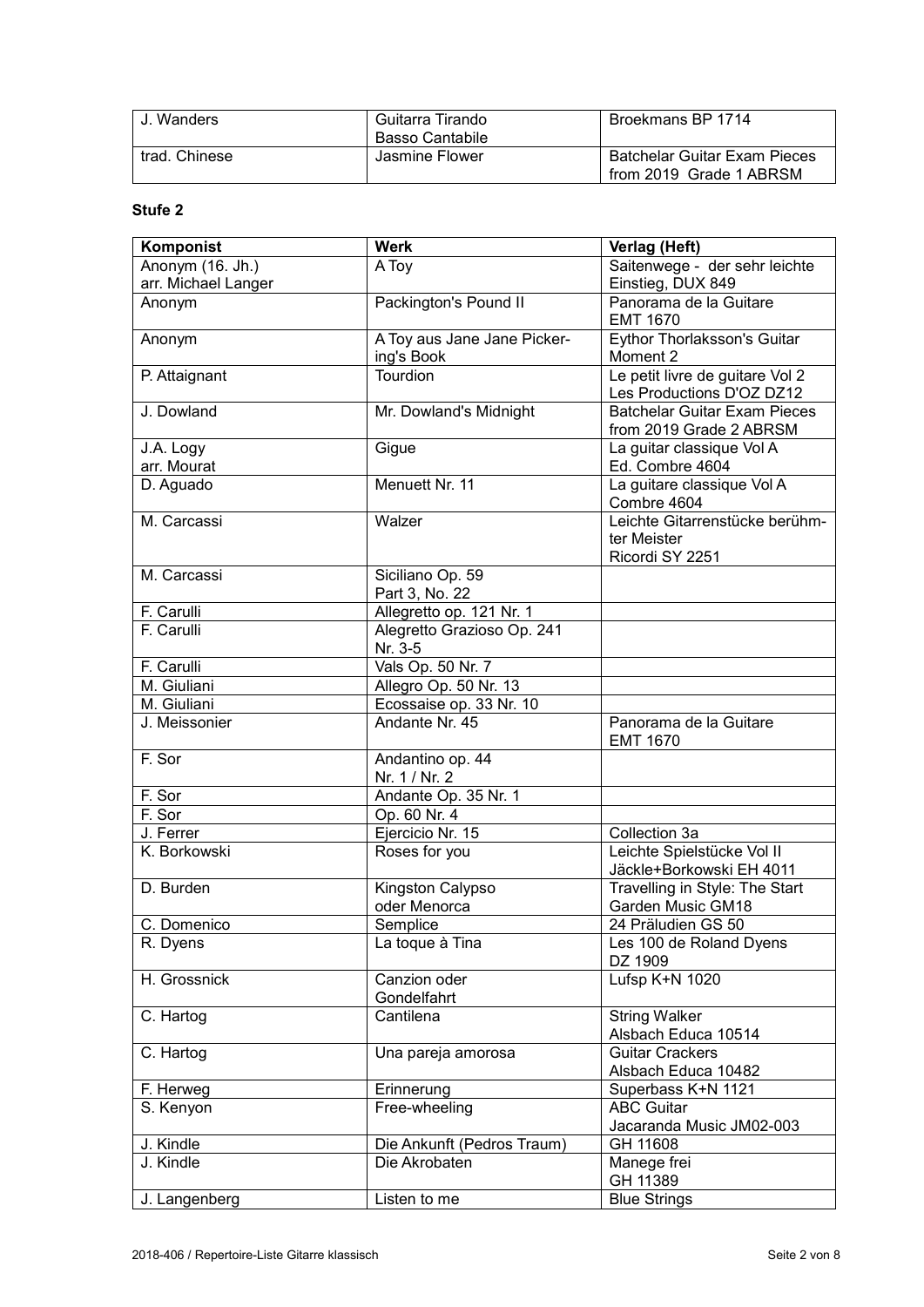|                        |                           | De Haske 991458                            |
|------------------------|---------------------------|--------------------------------------------|
| M. Langer              | Von fernen Sternen        | Achtung frischer Saitenwind                |
|                        |                           | Doblinger 17573                            |
| M. Linnemann           | <b>Cold Finger Blues</b>  | Neue Folklorestücke                        |
|                        |                           | Ricordi Sy 2527                            |
| M. Linnemann           | <b>Desiree</b>            | Leichte Folklorestücke                     |
|                        |                           | Ricordi SY 2469                            |
| N. Powlesland          | Baroque & Roll            | The Real Guitar Book Vol 3<br>Camden CM193 |
| J. Preiss              | Olinda                    | Guitar Grade 1 Pieces & Exer-              |
|                        |                           | cises 2010-2015, Trinitiy Guild-           |
|                        |                           | hall                                       |
| S. Rak                 | Chanson ancienne          | Jeux sur six cordes                        |
|                        |                           | Lemoine HX27270                            |
| S. Rak                 | Barbarian Dance oder      | Minute Solos BAH 7236                      |
|                        | Moonlight oder            |                                            |
|                        | Romance                   |                                            |
| K. Schindler           | <b>Moll Blues</b>         | Blues spielen V+F 106                      |
| L. Sollory             | Impossible Mission        | The Real Guitar Book Vol 1                 |
|                        |                           | Camden CM 191                              |
| L. Sorrory             | The Moon's a Ballon       | Guitar Grade 1 Pieces & Exer-              |
|                        |                           | cises 2010-2015, Trinity Guild-            |
|                        |                           | hall                                       |
| C. Tommis              | Crossing the Divide       | Les Productions d'Oz                       |
|                        |                           | DZ 2728                                    |
| Trad. Irish            | The Meeting of the Waters | Guitar Exam Pieces from 2019               |
| arr. Wright            |                           | Grade 2, ABRSM                             |
| Trad. Irish            | The Wild Colonial Boy     | Celtic Music for Classical Gui-            |
| arr. Fiorentino        |                           | tar, Carisch ML 2601                       |
| Trad. Spanish          | Inés                      | Guitar Exam Pieces from 2019               |
| arr. Bonell            |                           | Grade 2, ABRSM                             |
| <b>Trad. Spiritual</b> | Poor Wayfaring Stranger   | Time Pieces for Guitar Vol 1               |
| arr. Bachelar & Wright |                           | <b>ABRSM</b>                               |
| Trad. arr. Garcia      | Tumbalalaika              | <b>First Guitar Pieces</b>                 |
|                        |                           | Holley Music Holl S005                     |
| J. Wanders             | Divertimento Brasileiro   | Guitarra Tirando                           |
|                        |                           | Broekmans BP 1714                          |
| J. Wanders             | <b>Take Care</b>          | Blues Rags & Rock'n Roll                   |
|                        |                           | Broekmans BP 1679                          |
| A. York                | Snowflight                | <b>Eight Discernments</b>                  |
|                        |                           | <b>GS Publications 101</b>                 |
| J. Zenamon             | Sonando N. 3              | Band 1 Epigramme                           |
|                        |                           | Em 6004                                    |

| Komponist         | Werk             | Verlag (Heft)               |
|-------------------|------------------|-----------------------------|
| Anonym            | Partita C-Dur    | <b>UE 14424</b>             |
|                   | - Bourrée        |                             |
| E.G. Baron        | Courante         | Meine ersten Gitarrenstücke |
|                   |                  | Ricordi Sy 2200             |
| G.A. Brescianello | Partita VIII     | La guitare classique Vol A  |
| arr. Mourat       | - Gavotte        | Combre 4604                 |
| J.C. Fischer      | Menuett          | Meister des Barock          |
| arr. Teuchert     |                  | Ricordi Sy 2200             |
| D. Kellner        | Chaconne         | La guitare classique Vol. B |
| arr. Mourat       |                  | Combre 4621                 |
| C. Negri          | Spagnoletto      | Meister der Renaissance     |
| arr. Teuchert     |                  | Ricordi Sy 2201             |
| M. Carcassi       | Alegretto op. 21 |                             |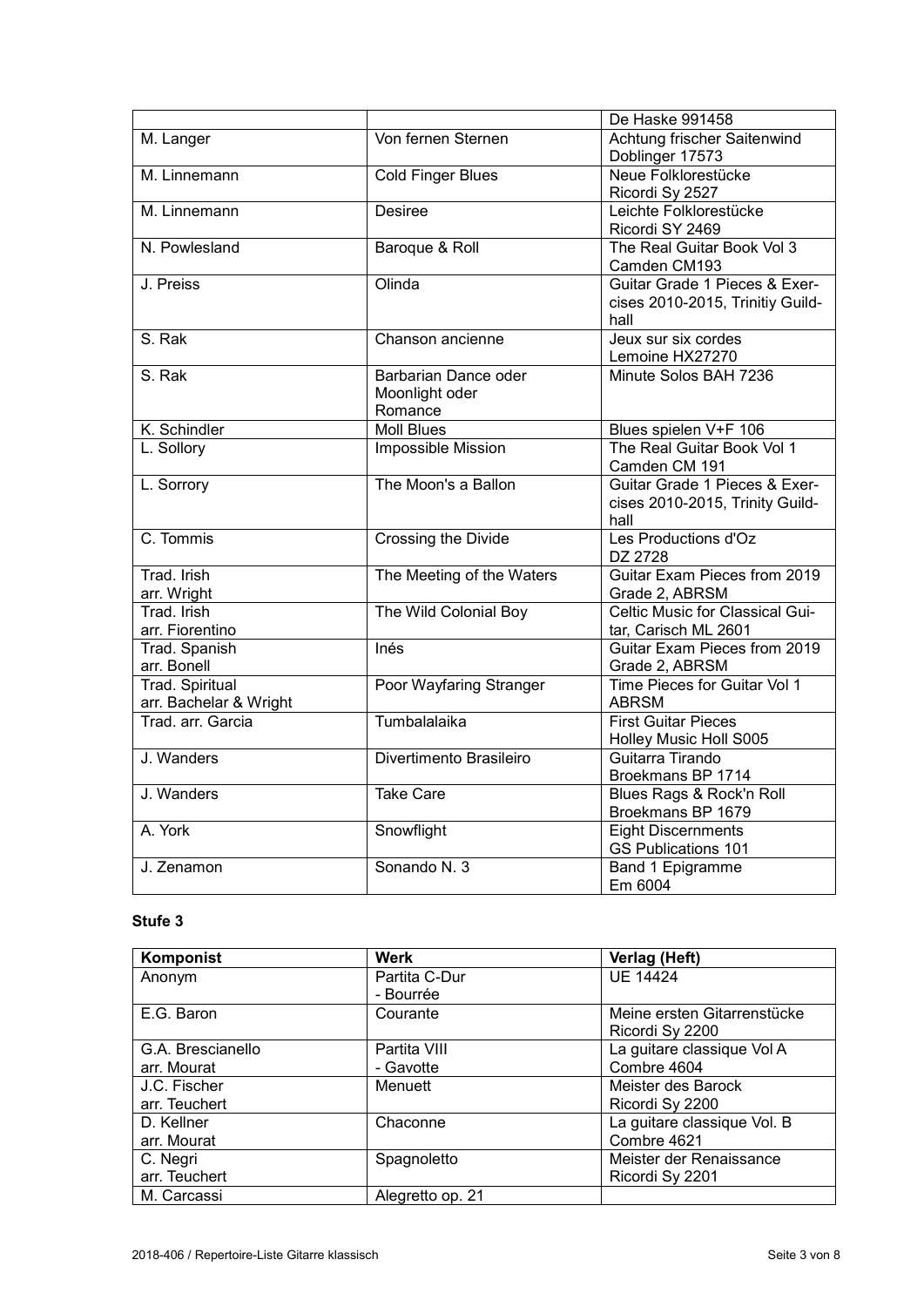|                          | - Nr. 9                                 |                                                                  |
|--------------------------|-----------------------------------------|------------------------------------------------------------------|
| M. Carcassi              | Air Suisse op. 59                       |                                                                  |
|                          | - No. 42                                |                                                                  |
| A. Diabelli              | Allegretto op. 39                       |                                                                  |
|                          | - Nr. 16                                |                                                                  |
| J. Küffner               | Arietta in A                            | The Guitarists Hour Vol. 1<br>Schott GA 19                       |
| F. Sor                   | Andantino op. 35<br>- Nr. 2             |                                                                  |
| F. Sor                   | Andante op. 60<br>$- Nr. 5$<br>- Nr. 14 |                                                                  |
| F. Molino                | Präludium Nr. 2                         | 18 Preludes<br>Schott GA 38                                      |
| J. K. Mertz              | Andante No. 6                           | Übungsstücke, Schule für Gi-<br>tarre                            |
| N. Paganini              | Allegretto<br>(Seite 43)                | Complete Works Vol. 2<br>Chanterelle No 098                      |
| D. Bogdanovic            | Six pieces enfantines<br>- Nr. 1 und 2  | DO 734                                                           |
| R. S. Brindle            | Arpeggio Exercise                       | Guitarcosmos 1<br>Schott ED 11387                                |
| L Brouwer                | Etudes simples Nr. 1 - 5                | Eschig ME 7997                                                   |
| J. Buscaglia             | Milonga, Floreo & Preludio              | Saitenwege Band 1 DUX 851                                        |
| arr. Clormann            | Criollo                                 |                                                                  |
| <b>B.</b> Calatayud      | 4 Piezas faciles<br>- Pasodobillo       | Guitar Music of Spain 1<br><b>MSAM 90240</b>                     |
| C. Domenico              | Danza del gatto                         | 24 Präludien, Edition Ex<br>Tempore                              |
| El-Salamouny             | Avenida Atlantico                       | Solo easy, AMB 3036                                              |
| J. Ferrer                | Ejercicio Nr. 9 (Vals)                  | Coleccion 12a de Ejercicios                                      |
| H. Gerber                | Old Song                                | Don't eat your Strings<br>Ricordi Sy 2605                        |
| S. Goss                  | Aeolian Harp                            | Solo Now! Vol. 2<br>Chanterelle ECH 2102                         |
| H. Grossnick             | Am Flussufer                            | Stadtbummel, K+N 1023                                            |
| C Hartog                 | Vidalita                                | <b>Toca Guitarra</b>                                             |
|                          |                                         | Alsbach Educa 10391                                              |
| J. Ferrer                | Leccion 16, Método para<br>guitarra     | Time Pieces for Guitar, Vol. 2<br><b>ABRSM</b>                   |
| J. Kindle                | Der dumme August                        | Manege frei, Hug 11 389                                          |
| N. Koshkin               | Valse                                   | Mascarades Vol. 1<br>Lemoine 24886                               |
| M. Linnemann             | The Promenade                           | Leichte Folklorestücke<br>Ricordi Sy 2469                        |
| J. Martinez Zarate       | Aire de Zamba                           | Mis Primeras Lecciones de<br>Guitarra<br>Ricordi Americana 11940 |
| D.M. Pujol               | Suite del Plata No. 1<br>- Preludio     | <b>Editions Orphee</b>                                           |
| B. Szordikowski          | 5 Impromptus<br>- Nr. 5                 | V+F 304                                                          |
| Trad. Welsh<br>arr. Goss | Suo Gân                                 | Guitar Exam Pieces from 2019<br>Grade 3, ABRSM                   |

| Komponist      | Werk                   | Verlag (Heft)                |
|----------------|------------------------|------------------------------|
| P. Attaingnant | Basse Danse "La Roque" | Lautenstücke aus der Renais- |
| arr. Reif      |                        | sance, DUX 901               |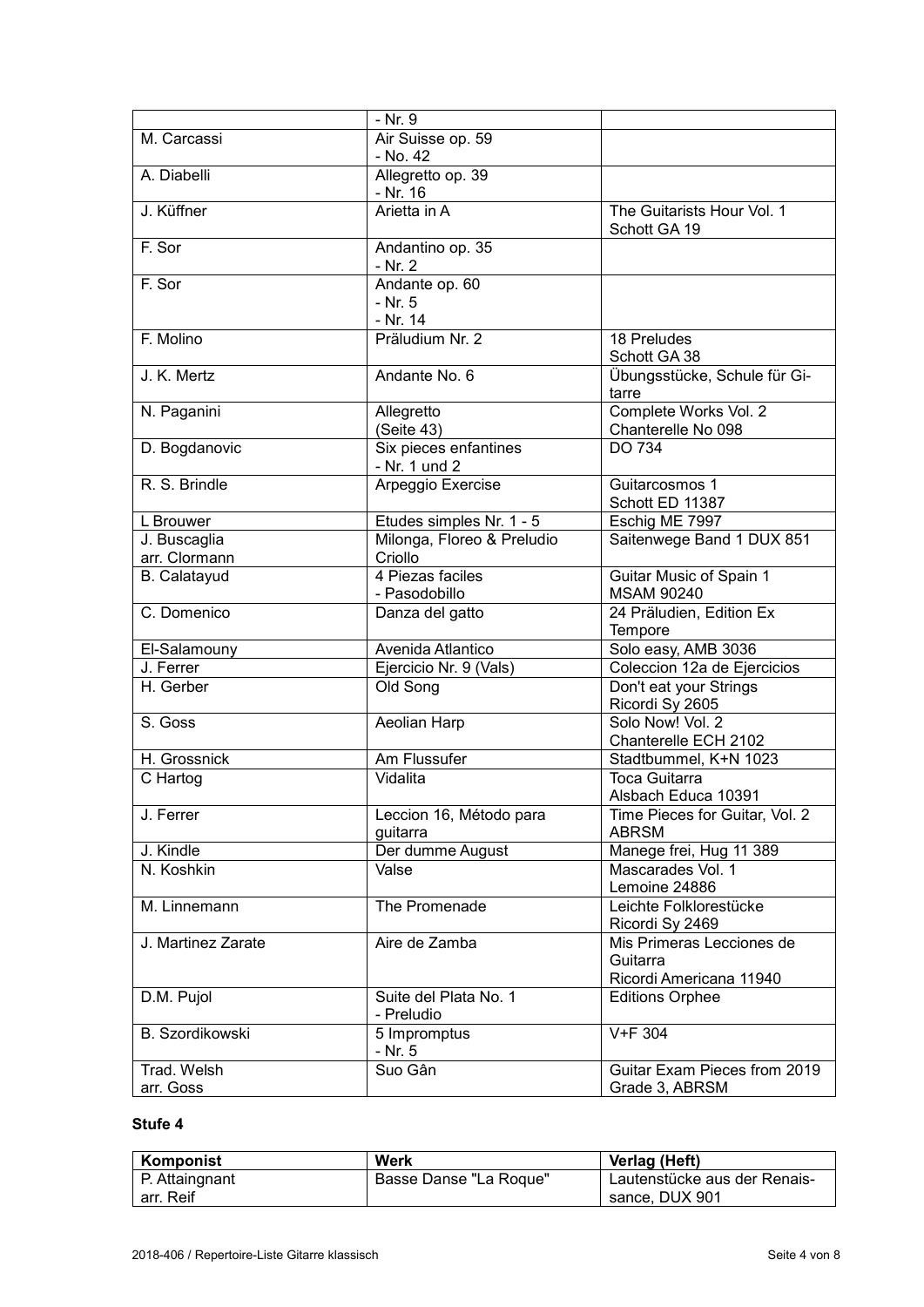| J.S. Bach                      | Suite No. 6 in D, BWV 1012                  | The Baroque Book                                                   |
|--------------------------------|---------------------------------------------|--------------------------------------------------------------------|
|                                | - 6. Gavotte                                | Chanterelle ECH 2111                                               |
| G. A. Brescianello             | Partita e-Moll                              | Suvini Zerboni 8108                                                |
|                                | - Entrée                                    |                                                                    |
| L. von Call                    | - Menuett                                   |                                                                    |
| arr. Mourat                    | Adagio                                      | La guitare classiqueVol. B<br>Combre 4621                          |
| J. Dowland                     | Mistress Winter's Jump                      | Saitenwege Band 1                                                  |
|                                |                                             | <b>DUX 851</b>                                                     |
| A. Falckenhagen                | Vivace                                      | The Barock Guitar                                                  |
|                                |                                             | Ariel Music 149951                                                 |
| G. F. Handel                   | Sonata for a Musical Clock                  | Guitar Exam Pieces from 2019                                       |
| arr. Wright                    | <b>HWV 598</b>                              | Grade 4, ABRSM                                                     |
| $\overline{I}$ . Jelinek       | Bourrée                                     | The Baroque Book                                                   |
| arr. Wright                    |                                             | Chanterelle ECH2111                                                |
| R. Johnson                     | Alman, Les Luthistes Anglais                | Lemoine HL 26392                                                   |
| D. Kellner                     | Aria                                        |                                                                    |
| J. A. Logy                     | Partita a-Moll                              | <b>UE 12102</b>                                                    |
|                                | - Aria                                      |                                                                    |
| L. Milan                       | Pavana Nr. 1                                | <b>Guitar in Concert</b>                                           |
|                                |                                             | <b>DUX 3511</b>                                                    |
| M. Neusidler                   | Lady Fugger's Dance                         | Guitar Series 4, RCM                                               |
| J. P. Rameau                   | Tambourin                                   | <b>Graded Repertoire for Guitar</b>                                |
| arr. Yates                     |                                             | Book 1, Mel Bay                                                    |
| G. Sanz                        | Espanoletas                                 | Révision de Jean-Françcois                                         |
|                                |                                             | Delcamp, www.delcamp.net                                           |
| E. de Valderrabano             | Soneto del primer grado                     |                                                                    |
| R. de Visée                    | Suite d-Moll<br>- Gavotte                   |                                                                    |
| M. Carcassi                    | Etüde op. 60 Nr. 7                          |                                                                    |
| F. Carulli                     | Andantino Nr. 15                            | Peters 2480c                                                       |
| N. Coste                       | Andantino d-Moll, Nr. 7                     | 9 Studien, UE14468                                                 |
| N. Coste                       | Rondeau No. 6                               | Récréation du guitariste, op. 51                                   |
| M. Giuliani                    | Op. 40 Nr. 6                                |                                                                    |
| E. Granados                    | Vals poético No. 1                          | Time Pieces for Guitar Vol. 2                                      |
| arr. Bachelar & Wright         |                                             | <b>ABRSM</b>                                                       |
| J. K. Merz                     | Bardenklänge op. 13                         | Chanterelle 420                                                    |
|                                | - Romanze S. 18                             |                                                                    |
| J. K. Merz                     | Romance No. 9                               | Schule für Guitare                                                 |
| N. Paganini                    | Sonata in F                                 | M.S. 84 No. 6                                                      |
|                                | - Allegretto                                |                                                                    |
| F. Sor<br>$\overline{F}$ . Sor | Estudio op. 31 Nr. 5<br>Etüde op. 35 Nr. 22 |                                                                    |
| L. Brouwer                     | Étude No. 7-10                              | Études simples, Œvres pour                                         |
|                                |                                             | guitare, Eschig                                                    |
| <b>B.</b> Calatayoud           | Vals mi menor                               | 4 Piezas faciles, Guitar Music                                     |
|                                |                                             | of Spain 1, MSAM 90240                                             |
| C. Costa                       | Rocio en Flor Corazon del A-                | Henry Lemoine 27380                                                |
|                                | gua Nr. 1                                   |                                                                    |
| J. Ferrer                      |                                             |                                                                    |
| F. Hand                        | Ejercicio e-Moll                            |                                                                    |
|                                | Study Nr. 1 aus Five Studies                | <b>Guitar Exams Trinity Grade 4</b><br><b>Schirmer Hal Leonard</b> |
|                                | for Solo Guitar                             | Schirmer GS29221                                                   |
| F. Harz                        | She's on the catwalk                        | <b>Bossa Guitar Specials</b>                                       |
|                                |                                             | Trekel 0665                                                        |
| F. Herweg                      | Valse                                       | Por los campos                                                     |
|                                |                                             | K+N 1123                                                           |
| <b>B.</b> Howard               | Fly me to the moon                          | <b>Hollis Music Verlag</b>                                         |
| arr. Charly Bird               |                                             |                                                                    |
| H. Kaps                        | <b>Irish Dream</b>                          | Guitar on the way<br>Zimmermann ZM 30820                           |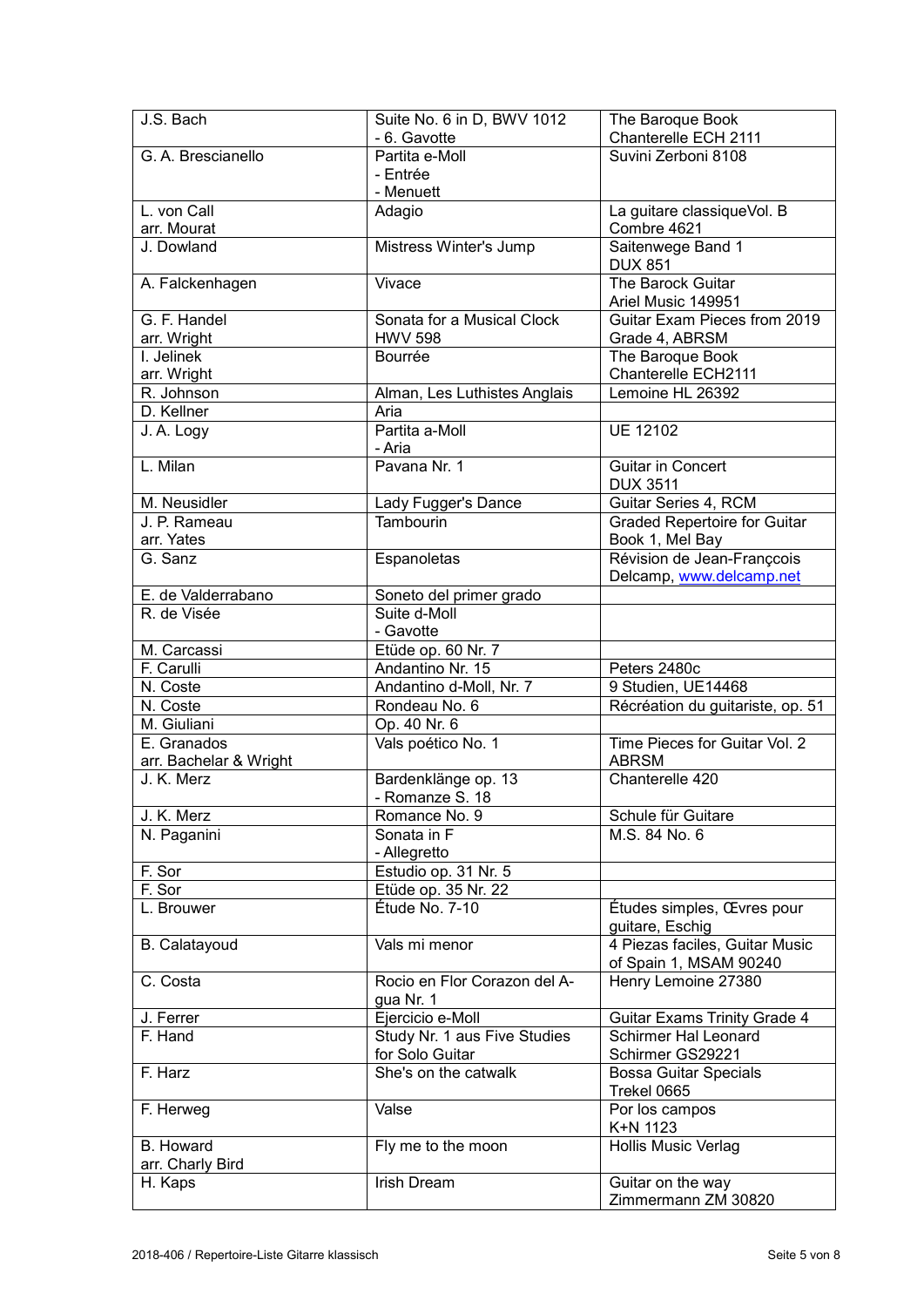| S. Kenyon           | <b>Chanson Triste</b>      |                             |
|---------------------|----------------------------|-----------------------------|
| F. Kleynjans        | Petit air d'Argentine      | Le Coin des guitare Op. 119 |
| N. Koshkin          | <b>Ballade</b>             | Alles Gute zum Geburtstag   |
|                     |                            | Margeaux EM 6016            |
| <b>B.</b> Leopolder | Imaginacion                | Bienvenido Guitarrero       |
|                     |                            | EM 1065                     |
| M. Linnemann        | The Mermaid and the Fisher | Sagen und Landschaften      |
|                     |                            | Ricordi Sy 2521             |
| F. Payr             | La Bicicletta              | <b>Folk-Jazz Ballads</b>    |
|                     |                            | K&N 1107                    |
| M. Ponce            | Preludio 24 (Dm)           | 24 Preludios                |
|                     |                            | Tecla TE0023                |
| K. Schumacher       | One Night on Genova        | Heinrichshofen N 2543       |
| Q Sinesi            | Seràs verdad? oder         | 8 Piezas                    |
|                     | Terruño                    | Henry Lemoine L28056        |
| H. Villa-Lobos      | Prelude 4                  | <b>Edition Max Eschig</b>   |

| Komponist     | <b>Werk</b>                    | Verlag (Heft)                 |
|---------------|--------------------------------|-------------------------------|
| Anonymus      | Villanelle in A                | <b>Renaissance Dances</b>     |
| arr. Scheit   |                                | Universal                     |
| J.S. Bach     | Suite BWV 1007                 |                               |
|               | - Bourrée I                    |                               |
| J.S. Bach     | Präludium d-Moll               | <b>BWV 999</b>                |
| J.S. Bach     | Partita BWV 1002               |                               |
|               | - Sarabande                    |                               |
| J.S. Bach     | Bourrée BWV 996                |                               |
| E. Baron      | Sarabande                      | The Baroque Book              |
|               |                                | Chanterelle ECH2111           |
| J. Dowland    | Sir John Smith his Almain      | Sélection de Pieces pour luth |
|               |                                | Vol 3, Ed. Billaudot          |
| D. Gaultier   | Tombeau SY 2764                |                               |
| A. Holborne   | <b>Galliarde of Clarkes</b>    | Galliards and Airs GA 464     |
| arr. Kreidler |                                |                               |
| L. de Narváez | Guárdame las Vacas             | Play Guitar in Concert        |
|               |                                | <b>DUX 3511</b>               |
| L. Milán      | Pavanas 2, 4 y 5               |                               |
| S. de Murcia  | Preludio y Allegro             |                               |
| G. Sanz       | Suite e-Moll SG 201            |                               |
|               | - Preludio                     |                               |
|               | - Corriente                    |                               |
| R. de Visée   | Suite in d-Moll                | $\overline{UE}$               |
| arr. Scheit   | - Prélude                      |                               |
|               | - Sarabande                    |                               |
| S. L. Weiss   | Fantasie in d-Moll             | <b>UE</b>                     |
| arr. Scheit   |                                |                               |
| M. Carcassi   | Etude op. 60 Nr. 16            |                               |
| M. Carcassi   | Etude op. 60 Nr. 3             |                               |
| F. Carulli    | Alla Polacca A-Dur             | Klassiker der Gitarre Vol. 1  |
|               |                                | ED 6830                       |
| N. Coste      | Etüde op. 38 Nr. 7             |                               |
| N. Coste      | Leçon Nr. 24                   | augmentée par N. Coste        |
|               | Méthode pour la Guitare par F. |                               |
|               | Sor                            |                               |
| J. Ferrer     | El Amable                      | Coleccion 8a de Ejercicios y  |
|               |                                | Preludios Nr. 14              |
| J. Ferrer     | La Danse des Naïades op. 35    |                               |
| M. Giuliani   | Allegro op. 40 Nr. 6           |                               |
| M. Giuliani   | Bagatelle op. 73               |                               |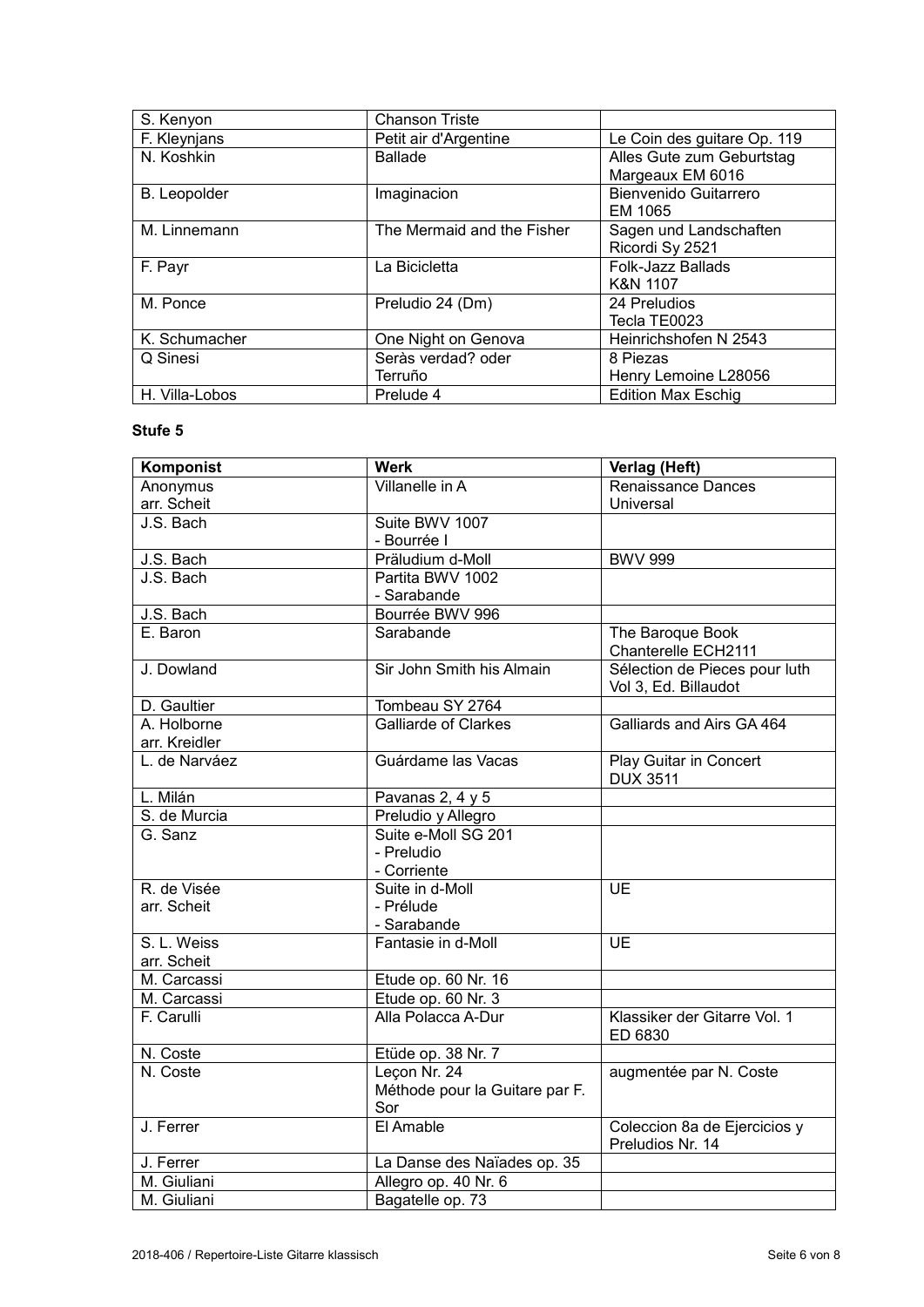|                    | - Andantino Nr. 4                                                      |                                                      |
|--------------------|------------------------------------------------------------------------|------------------------------------------------------|
| J. K. Mertz        | Allegretto No. 15                                                      | Schule für die Gitarre                               |
| J. K. Mertz        | Romanze op. 13                                                         | Bardenklänge                                         |
|                    |                                                                        | Chanterelle 420                                      |
| N. Paganini        | Sonatina in C-Dur                                                      | MS 85 Nr. 1                                          |
| F. Sor             | Allegretto op. 35 Nr. 22                                               |                                                      |
| F. Sor             | Andantino op. 32 Nr. 1                                                 |                                                      |
| F. Sor             | Menuett op. 22 Nr. 10                                                  |                                                      |
| F. Tárrega         | Mazurka en Sol                                                         |                                                      |
|                    | - Lágrima                                                              |                                                      |
| D. Bogdanovic      | Reversible Cowboy                                                      | <b>7 Easier Polymetric Studies</b><br><b>GSP 119</b> |
| L. Brouwer         | Étude Nr. 6                                                            | Études simples                                       |
|                    |                                                                        | Eschig                                               |
| L. Brouwer         | Piece sans titre Nr. 2                                                 | Eschig 8451                                          |
| J. Cardoso         | Milonga                                                                | 24 Piezas Sudamericanas                              |
|                    |                                                                        | <b>Union Musical Madrid</b>                          |
| R. Dyens           | Lettre Latina                                                          | Lemoine 27329                                        |
| J. Falú            | Yusberiana                                                             | Saitenwege nach Südamerika<br><b>DUX 867</b>         |
| Guinga             | Senhorinha                                                             | Time Pieces for Guitar Vol. 2<br><b>ABRSM</b>        |
| F. Hand            | Five Studies for Solo Guitar                                           | <b>Schirmer Hal Leonard</b>                          |
|                    | - Study Nr. 4                                                          | Schirme GS29221                                      |
| N. Koshkin         | Oberon oder                                                            | Mascarades 2                                         |
|                    | Pierrot et Arlequin                                                    | Lemoine 2487                                         |
| A. Lauro           | Valse Venezolano Nr. 2<br>- El Marabino<br>- El Negrito<br>- La Gatica |                                                      |
| C. Moscardini      | Camino de las Tropas                                                   | Musica Argentina para guitarra<br>Warner Chapell     |
| J. Pernambuco      | Sons de Carrilhoes                                                     | Saitenwege 2, DUX 852                                |
| M. Ponce           | Prelude Nr. 21 B-Dur                                                   | 24 Preludios, Tecla TE0023                           |
| <b>B.</b> Powell   | Retrato brasileiro                                                     | Songbook Vol. 2, DUX 851                             |
| M. D. Pujol        | Preludio Triston                                                       | Cinco Preludios                                      |
|                    |                                                                        | Universal UE29180                                    |
| <b>Villa Lobos</b> | Suite populaire brésilienne<br>- Valsa Choro Nr. 3                     | Eschig                                               |
| Trad. Japan        | Sakura                                                                 | GXP <sub>04</sub>                                    |
| arr. Yocoh         |                                                                        |                                                      |
| Zenamon            | La Noche                                                               |                                                      |

| Komponist   | Werk                        | Verlag (Heft)                 |
|-------------|-----------------------------|-------------------------------|
| J. S. Bach  | Partita BWV 1002            |                               |
|             | - Bourrée                   |                               |
| J. S. Bach  | Suite BWV 1009              |                               |
|             | - Courant                   |                               |
| J. S. Bach  | Suite BWV 1006              |                               |
|             | - Gavotte en Rondeau        |                               |
| J. S. Bach  | Präludium in a-Moll BWV 997 |                               |
| J. Dowland  | A Fancy (Galliard)          | Sélection de Pieces pour luth |
|             |                             | Vol. 3, Ed. Billaudot         |
| L. Narváez  | Canción del Emperador       |                               |
| G. Sanz     | Canarios                    |                               |
| M. Carcassi | Etüde op. 60, Nr. 23        |                               |
| N. Coste    | Etüde op. 38, Nr. 4         |                               |
| M. Giuliani | Variationen op. 107         |                               |